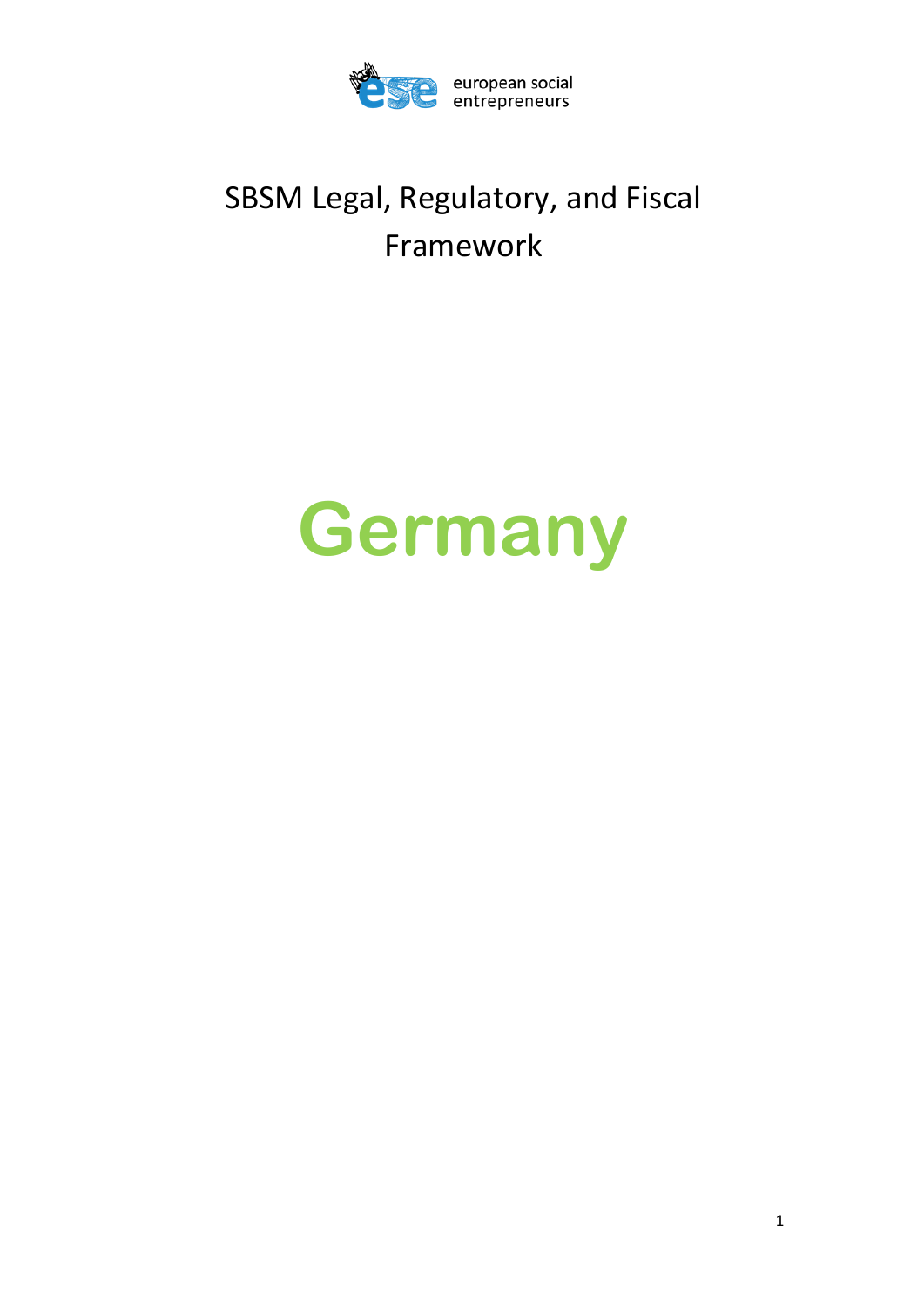

## **Table of Contents**

<span id="page-1-0"></span>

| 2. How social enterprises are defined according to the country's legal framework? 3 |
|-------------------------------------------------------------------------------------|
| 3. Which are the main types of social enterprises that exist in your country?  3    |
| 4. What is the process of registering a social enterprise in your country?  4       |
| 5. How social enterprises are treated under tax law in your country? Are there any  |
| 6. Procurement: Any special provision for social enterprises? Please describe 6     |
|                                                                                     |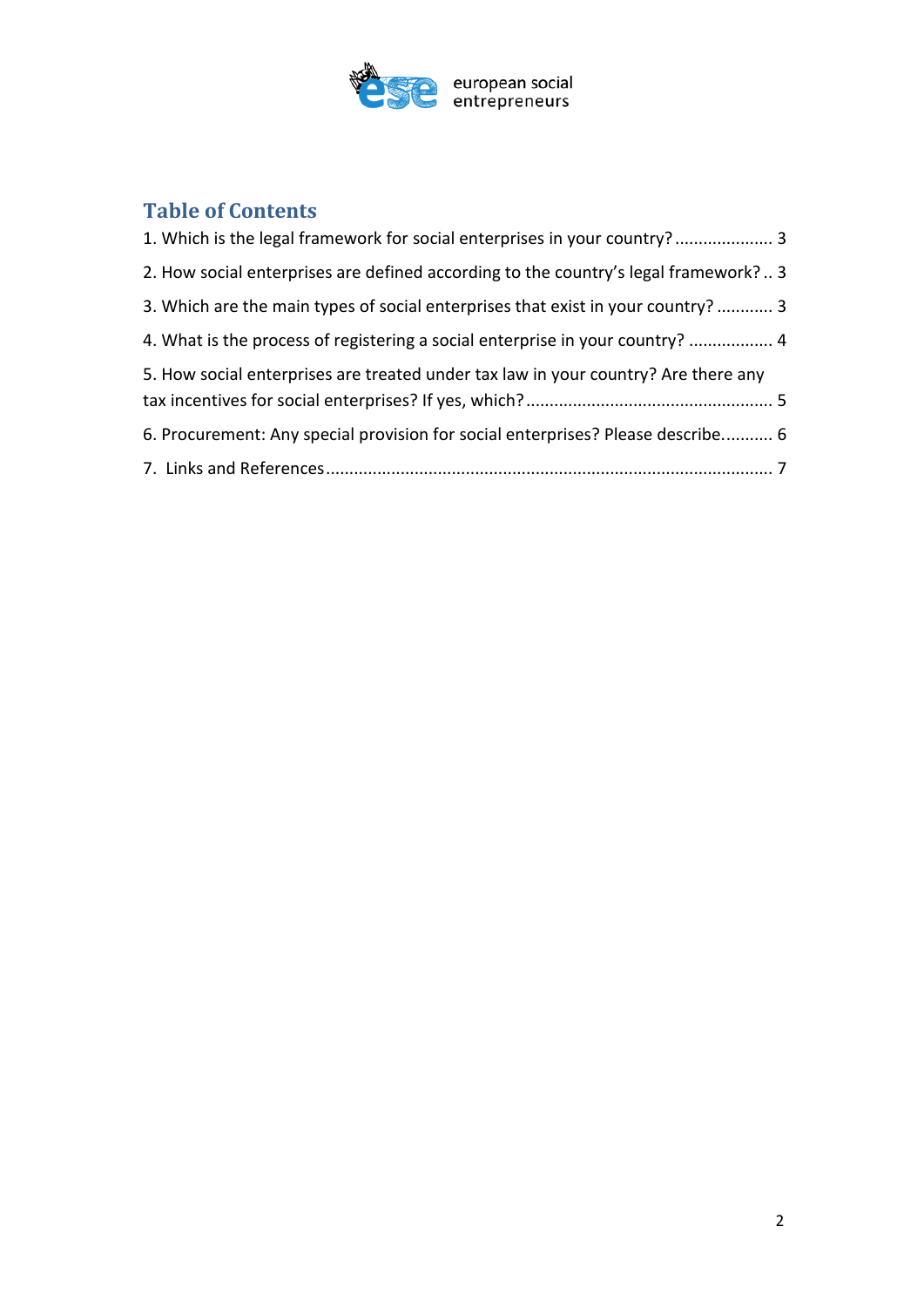

### 1. Which is the legal framework for social enterprises in your country?

In Germany there's no specific legal framework for social enterprises. Due to its familiarly to the third sector policy and legal frameworks can be derived from this part. A relevant concept in there is the "public benefit" status. Associations which are mainly led by their social mission can be awarded with it, so they don't have to pay taxes on their earnings. On the other hand, they are restricted concerning the amount of accumulated earnings.

The delivery of social service in Germany is provided by law (Social Code). This law covers aspects of unemployment, work integration, child and youth care and support, care for the elderly etc. Municipalities are responsible for their delivery.

The further development of new-style social entrepreneurs is in the focus of the federal government. The national engagement strategy from 2010 (Bundesregierung, 2010) covers a very broad spectrum of civic engagement concerning "associations, foundations, volunteering, charities, welfare federations, hospice activities, neighbourhood initiatives, cultural projects, self-help groups – and 'new' social enterprises promoting social innovation" (Vincze et al., 2014, p. 10). It was published to improve the framework conditions for social enterprises and to raise awareness for social innovation through creating exchange forums.

## <span id="page-2-0"></span>2. How social enterprises are defined according to the country's legal framework?

<span id="page-2-1"></span>The term of social enterprises is often linked to the third sector, which is showing a third way of organizing the economy. Next to that the concept of the so called "social economy" is describing social services to achieve a social mission. However, there's also the term of "solidarity economy", which refers to an altruistic approach to operations.

Nonetheless the Federal Ministry of Family Affairs has presented a definition of social entrepreneurs. After that, a social entrepreneur is someone "who, as part of their individual civic engagement, found social organisations that address social challenges with innovative and entrepreneurial approaches" (Bundesregierung, 2010, p. 5).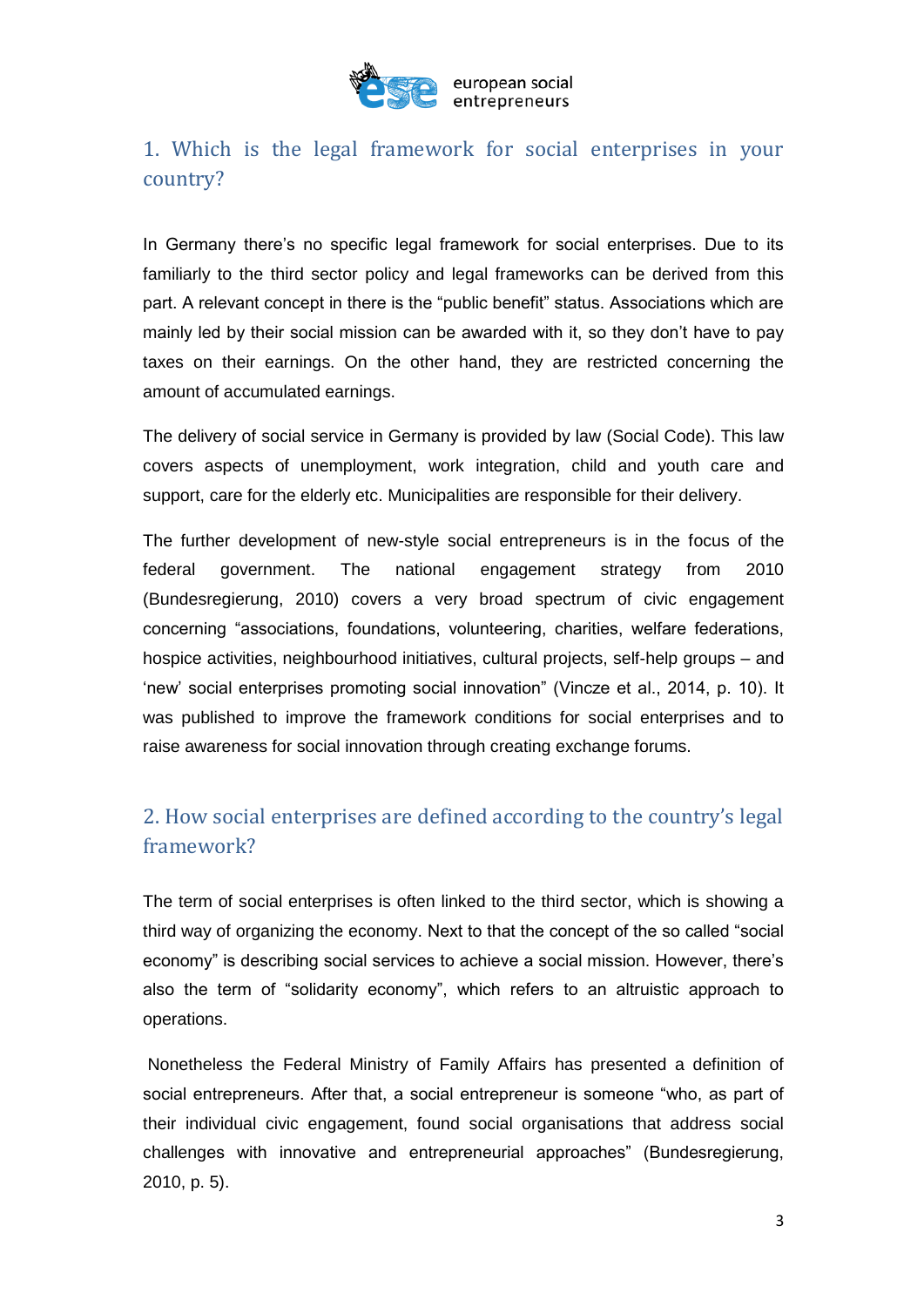

## 3. Which are the main types of social enterprises that exist in your country?

<span id="page-3-0"></span>Four branches can be identified when looking at the third sector in Germany (Vincze et al., 2014, S. 1):

A. cooperatives and mutual associations of the early workers movement: Joint economic self- help organisations with democratic governance structures welfare organisations and citizens' responsibility initiatives:

B. Charitable organizations helping others directly through supplying clearly defined social services or on-the-ground activities with a social mission

C. Foundations, donations and socially responsible entrepreneurship: Philanthropy supplying ad-hoc or continuous finance and other support to the social economy

D. Civic and/or community associations: Voluntary community action and volunteering

Because of the wide definition for Social Businesses in Germany lots of different types of organizations belong to it. There are no specific forms designed for social enterprises. The proposed structure is depending on legal forms but also on the historical development.

Cooperatives (Genossenschaften) are historically set up to fight against poverty and social exclusion of certain vulnerable groups by engaging them in economic selfhelp. There are cooperatives for agriculture, workers, housing, consumers and savings. Many cooperatives changed their objectives into commercial ones, e.g. cooperative banks or agriculture cooperatives. Recently the original social objectives are emerging again in so called "social cooperatives". These are for example village/neighbourhood cooperatives or new energy cooperatives. Cooperatives distribute their earned profits to the members or to non-members beneficiary groups. The working procedures are based on self-governance and democratic decisionmaking. Famous commercial cooperatives in Germany are REWE, Raiffaisen-Genossenschaft or Volksbank.

Welfare organizations (Wohlfahrtsgenossenschaften) are the backbones of the 'social economy' in Germany. Their big financial part comes from public sources as regulated fees for certain services. New financial sources are coming from commercial activities (out-of-pocket payment of clients, donations and others). While they are under charity law they have to spend all earnings on fulfilling their social mission. They are independent from state, but some are controlled by churches: Caritas (Romanian-Catholic), Diakonie (Evangelic-Lutheran), Zentralwohlfahrtsstelle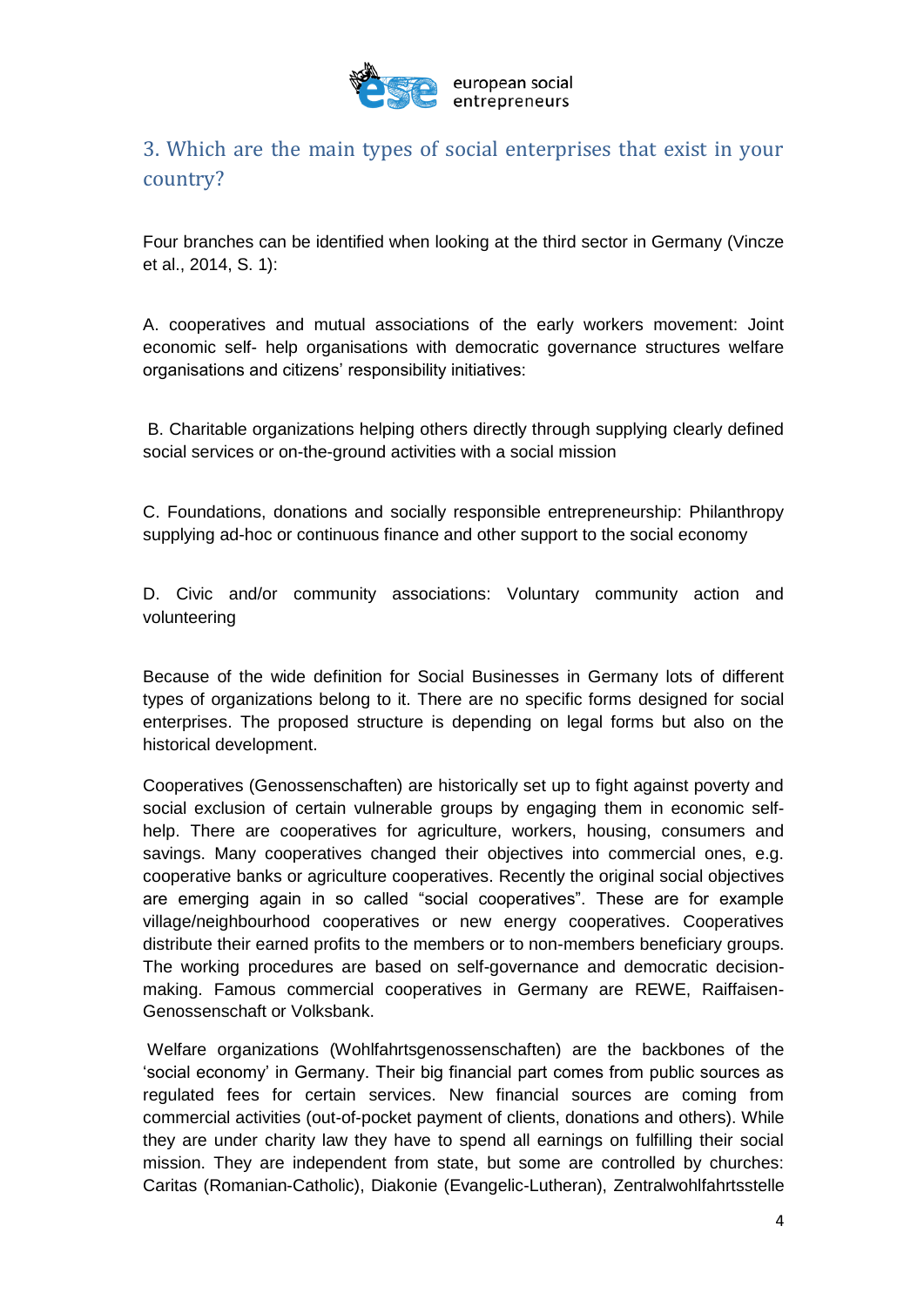

der Juden (Jewish). Examples for fully independent ones are Arbeiterwohlfahrt or Patritätische.

Operational foundations (Stiftungen) are traditionally for offering grants and other forms of funding to initiatives or persons. They are also developing own projects and commercial activities. Foundations of the citizens (Bürgerstifungen) are booming now in Germany.

Traditional associations (Vereine) are historically non-economic but this changed nowadays. To avoid legal problems, associations have a part for their social mission and one part for entrepreneurial objectives. You could register an association for a whole public benefit (gemeinnütziger Verein). Associations must spend their earnings to their declared objectives, public benefit associations must spend them to the public mission, in return they can accept tax-free donations. They must be open to everybody who wants to support their objectives.

Volunteer agencies (Freiwilligendienste und –agenturen) are offering services for volunteers for work opportunities and help for social enterprises. They are financed by donations and fees. They can have no legal status and without legal status they are no social enterprise. The Main mission is to support civic engagement. Volunteer agencies are non-profit organizations, independent from state, membership-based and open to Stakeholders.

Socio-cultural centres are developing and supporting everyday culture activities. They are partly financed through public funding and partly through generated income from trading. They have to spend their earnings on their declared social objectives. They are independent from state, but often they work together with local authorities.

Other forms of social enterprises in Germany are: self-help enterprises, selfmanaged alternative enterprises of women's- and eco-movements, neighborhood and community enterprises, integration enterprises and work integration enterprises.

### 4. What is the process of registering a social enterprise in your country?

<span id="page-4-0"></span>The founding phase consists of notarial registration of corporations and partnerships or rather the tax registration of companies of civil law (GbR).

Further steps depend on which legal form you choose. Generally speaking, there are a few registers and authorities you have to report to when founding a company or an association:

- register of associations
- trade register
- commercial register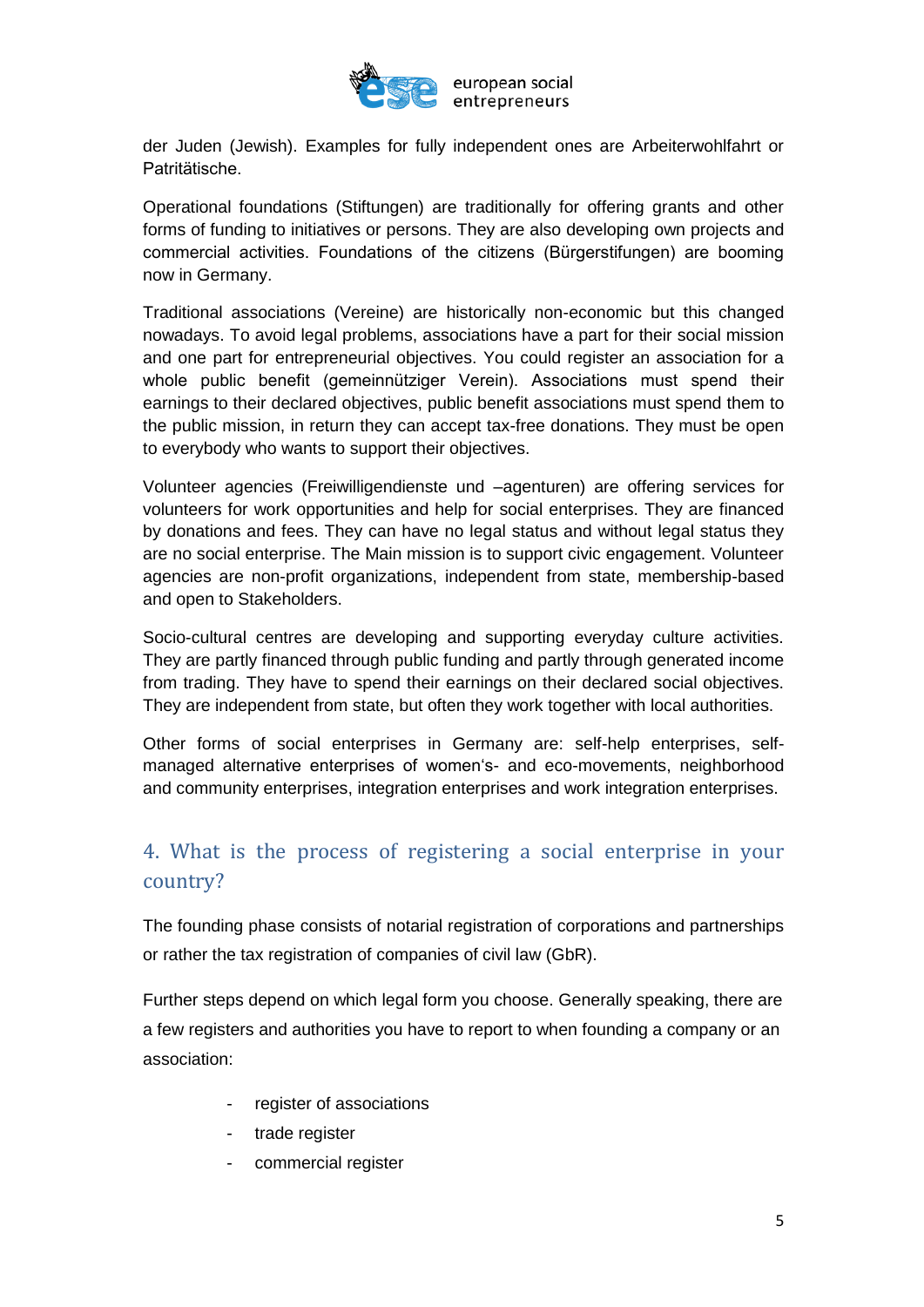

- trade office
- finance authority
- chamber of crafts
- labor office
- social insurance
- [employer's](https://www.dict.cc/englisch-deutsch/employer%27s.html) [liability](https://www.dict.cc/englisch-deutsch/liability.html) insurance association
- [artists'](https://www.dict.cc/englisch-deutsch/artists%27.html) [social](https://www.dict.cc/englisch-deutsch/social.html) insurance

(sources: [https://www.fuer-gruender.de/wissen/unternehmen-](https://www.fuer-gruender.de/wissen/unternehmen-gruenden/unternehmen-anmelden/)

[gruenden/unternehmen-anmelden/;](https://www.fuer-gruender.de/wissen/unternehmen-gruenden/unternehmen-anmelden/) [http://www.unternehmer.de/gruendung](http://www.unternehmer.de/gruendung-selbststaendigkeit/664-existenzgruendung-wo-muss-ich-mein-unternehmen-eigentlich-anmelden)[selbststaendigkeit/664-existenzgruendung-wo-muss-ich-mein-unternehmen](http://www.unternehmer.de/gruendung-selbststaendigkeit/664-existenzgruendung-wo-muss-ich-mein-unternehmen-eigentlich-anmelden)[eigentlich-anmelden;](http://www.unternehmer.de/gruendung-selbststaendigkeit/664-existenzgruendung-wo-muss-ich-mein-unternehmen-eigentlich-anmelden) [https://www.fuer-gruender.de/wissen/unternehmen](https://www.fuer-gruender.de/wissen/unternehmen-gruenden/unternehmen-anmelden/infografik/)[gruenden/unternehmen-anmelden/infografik/;](https://www.fuer-gruender.de/wissen/unternehmen-gruenden/unternehmen-anmelden/infografik/) [http://www.bmwi.de/Redaktion/DE/Publikationen/Mittelstand/praxisleitfaden](http://www.bmwi.de/Redaktion/DE/Publikationen/Mittelstand/praxisleitfaden-soziales-unternehmertum.pdf;jsessionid=9AE8A480AB307BA2A496637C4353F270?__blob=publicationFile&v=25)[soziales](http://www.bmwi.de/Redaktion/DE/Publikationen/Mittelstand/praxisleitfaden-soziales-unternehmertum.pdf;jsessionid=9AE8A480AB307BA2A496637C4353F270?__blob=publicationFile&v=25)[unternehmertum.pdf;jsessionid=9AE8A480AB307BA2A496637C4353F270?\\_\\_blob=p](http://www.bmwi.de/Redaktion/DE/Publikationen/Mittelstand/praxisleitfaden-soziales-unternehmertum.pdf;jsessionid=9AE8A480AB307BA2A496637C4353F270?__blob=publicationFile&v=25) [ublicationFile&v=25\)](http://www.bmwi.de/Redaktion/DE/Publikationen/Mittelstand/praxisleitfaden-soziales-unternehmertum.pdf;jsessionid=9AE8A480AB307BA2A496637C4353F270?__blob=publicationFile&v=25)

### 5. How social enterprises are treated under tax law in your country? Are there any tax incentives for social enterprises? If yes, which?

<span id="page-5-0"></span>Non-profit enterprises which are mainly led by their social mission can be awarded with the public benefit status, so they don't have to pay taxes on their earnings like commercial enterprises. On the other hand, they are restricted concerning the amount of accumulated earnings.

(source: [http://www.bmwi.de/Redaktion/DE/Publikationen/Mittelstand/praxisleitfaden](http://www.bmwi.de/Redaktion/DE/Publikationen/Mittelstand/praxisleitfaden-soziales-unternehmertum.pdf;jsessionid=9AE8A480AB307BA2A496637C4353F270?__blob=publicationFile&v=25)[soziales](http://www.bmwi.de/Redaktion/DE/Publikationen/Mittelstand/praxisleitfaden-soziales-unternehmertum.pdf;jsessionid=9AE8A480AB307BA2A496637C4353F270?__blob=publicationFile&v=25)unternehmertum.pdf:jsessionid=9AE8A480AB307BA2A496637C4353F270? blob=

[publicationFile&v=25\)](http://www.bmwi.de/Redaktion/DE/Publikationen/Mittelstand/praxisleitfaden-soziales-unternehmertum.pdf;jsessionid=9AE8A480AB307BA2A496637C4353F270?__blob=publicationFile&v=25)